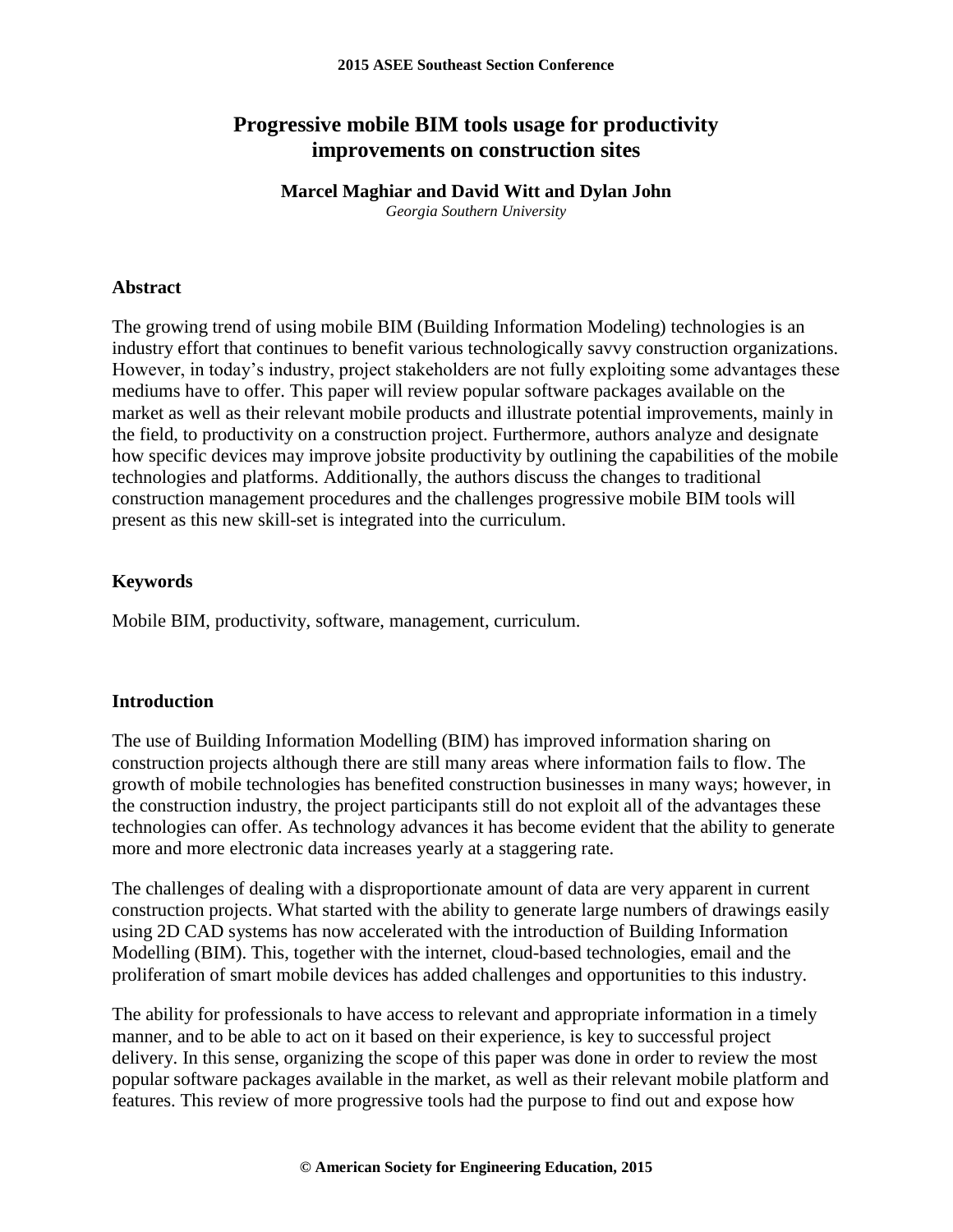effectively these software packages can improve the productivity of a construction project, mainly in the field. Considerations for off-site improvements and increased productivity were also given and the main benefits to owners and other stakeholder users were provided.

## **Software Developers in the Current Market**

*Autodesk Revit*: specialized software created for Building Information Modeling (BIM) available in Architecture, Structure, and Mechanical-Electrical-Plumbing (MEP) – by applying cloud service to their software packages, Autodesk has changed the way of communication and working in a positive direction. The followings are the on-site and off-site improvement considerations each software package provides and their advantages offered by developers for additional services.

- On-site: has mobile applications to access online databases

- Off-site: uses cloud services to minimize the cost of upgrading hardware, improving workflows, and sharing files

- Owners and Users: anyone can create an Autodesk 360 account, which includes 3GB of free storage space – if user has an Autodesk Subscription, he/she receives 25GB of storage space per seat on Subscription, as well as access to powerful cloud computing services, such as Autodesk 360 Rendering, Optimization, Energy Analysis, and Structural Analysis

*ArchiCAD*: a BIM software designed mainly for architects which is available for both Windows and Mac OS

- On-site: create BIM models on mobile devices

- Off-site: cloud-integrated model sharing service for BIMx

- Owners and Users: offers free trial and is free for students

*Vico:* 

- On-site: uses location based scheduling to manage on-site works

- Off-site: compatible with a wide range of popular BIM tools and scheduling software

- Owners and Users: has numerous tutorial and training videos available on software provider's website

## *Bentley:*

- On-site: has mobile applications to access online database

- Off-site: provides powerful work-sharing capabilities including a spatial view for map-based navigation, and a web view for online browser access – distributed team members can use their own applications and file formats in their own locations

- Owners and Users: can publish precise, data-rich, native engineering content in mediums that are appropriate for different audiences, such as electronic files, drawings, renderings, 3D PDFs, and 3D prints – can also publish digital files to devices such as plotters, tablets, iPads, and the Web

## *Tekla:*

- On-site: has application that allows users to communicate with the offsite office

- Off-site: specialized configurations for Construction Management, Steel, Precast, Concrete,

Cast in Place, and Engineering

- Owners and Users: develops software solutions to multiply our customers' potential in Building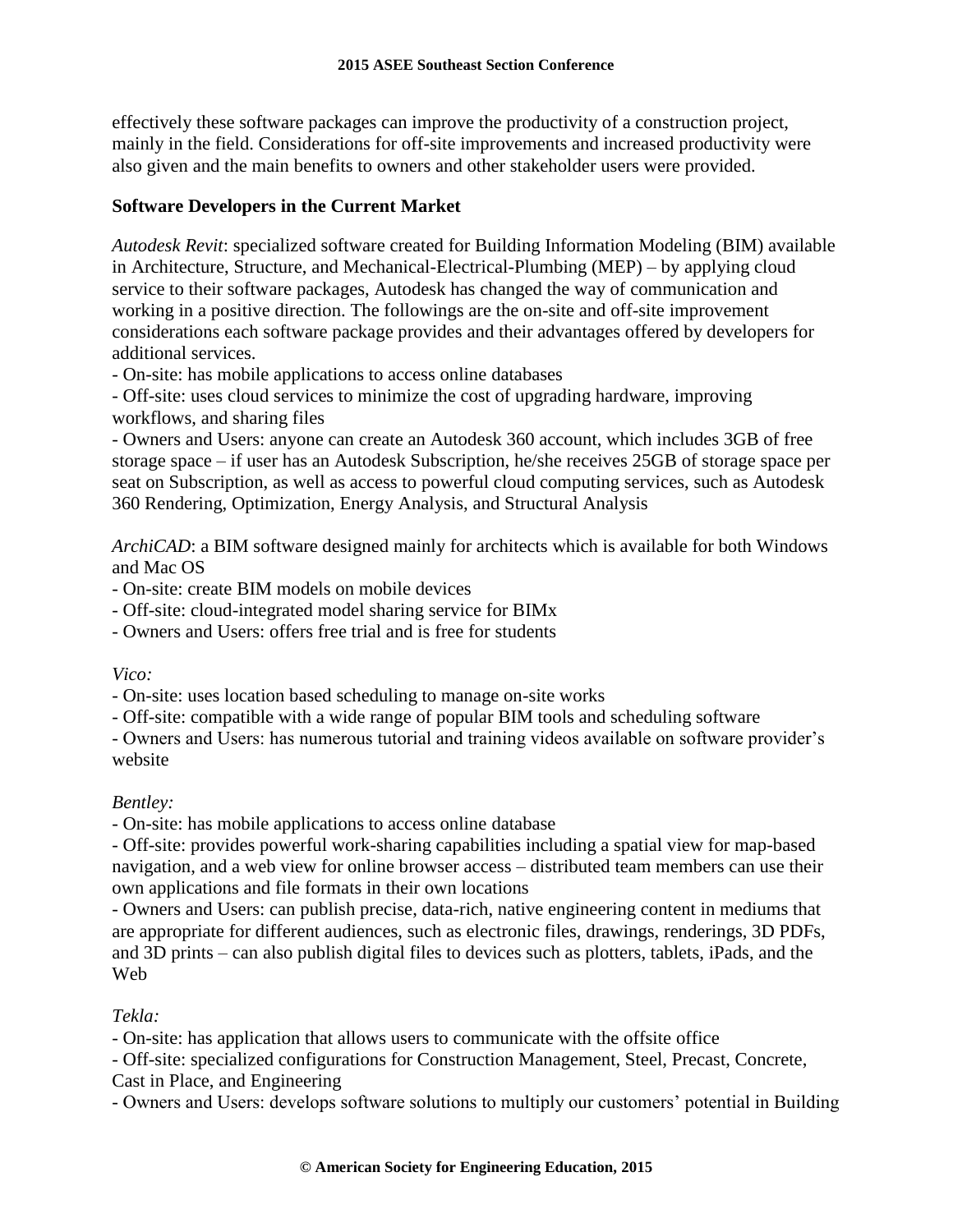and Construction, Infrastructure and energy industry – Tekla BIMsight can be shared by Contractors, Structural Engineers, Steel detailer and fabricators, Precast concrete producers and detailers, and Cast in place concrete producer and detailers – also has support tools for infrastructure-related business operations in energy distribution, public administration, and civil engineering

## *Bluebeam:*

- On-Site: Using Bluebeam Revu for iPad, users can access and navigate PDF files, Redline PDFs with industry-standard symbols, verify measurements in the field, save custom markups for reuse across sessions, and collaborate with colleagues using Revu's cloud-based solution, Bluebeam Studio – users can also Sync files and entire project folders using Dropbox, Box, Studio Projects or WebDAV, or transfer files via iTunes using the Document Manager<sup>1</sup>

- Off-Site: capable of PDF creation, markup, editing and collaboration for an all-digital workflow, includes direct plug-ins for AutoCAD, Revit, Navisworks Manage, Navisworks Simulate, SolidWorks, and Microsoft Office<sup>2</sup>

Owners and Users: the ability to create PDF files, as well as collaborate using AutoCAD, Revit, Navisworks Manage, Navisworks Simulate, SolidWorks, and Microsoft Office will undoubtedly aid in the contractor's ability to communicate with the owner

## *Trimble Buildings*

- On-Site: Trimble Field Link for MEP is a solution that consists of the Trimble Field Link software powering the Trimble Field Tablet connected to a Trimble total robotic total station – this is intended to reduce errors and extend BIM workflow by exporting 2D and 3D MEP model's hanger points or cable tray attachment locations to the field software for easy field location and staking<sup>3</sup>

- Off-Site: Trimble Accubid Enterprise is a server-based, spec-driven estimating platform for electrical, industrial mechanical, and ITS contractors – it is a multi-user platform that harnesses the power of the rich assembly and material databases that help eliminate redundancy and reduce errors for faster, more accurate estimates $4$ 

- Owners and Users: Trimble's Field Link software will ultimately allow contractors to lay out their jobsites more efficiently and accurately, allowing for a cost savings for the owner – in addition, Accubid enterprise will allow for real-time communication, as it is a multi-user server based platform

## *Assemble Systems*

- On-Site: the entire project teams can access Assemble from any location and from a variety of devices – disparate systems, networks and geographies no longer pose an obstacle to project collaboration, whether internal team members or external stakeholders<sup>5</sup>

- Off-Site: Assemble provides a web-based solution for extracting comprehensive model inventories from industry leading BIM authoring tools – publishing Autodesk Revit Architecture,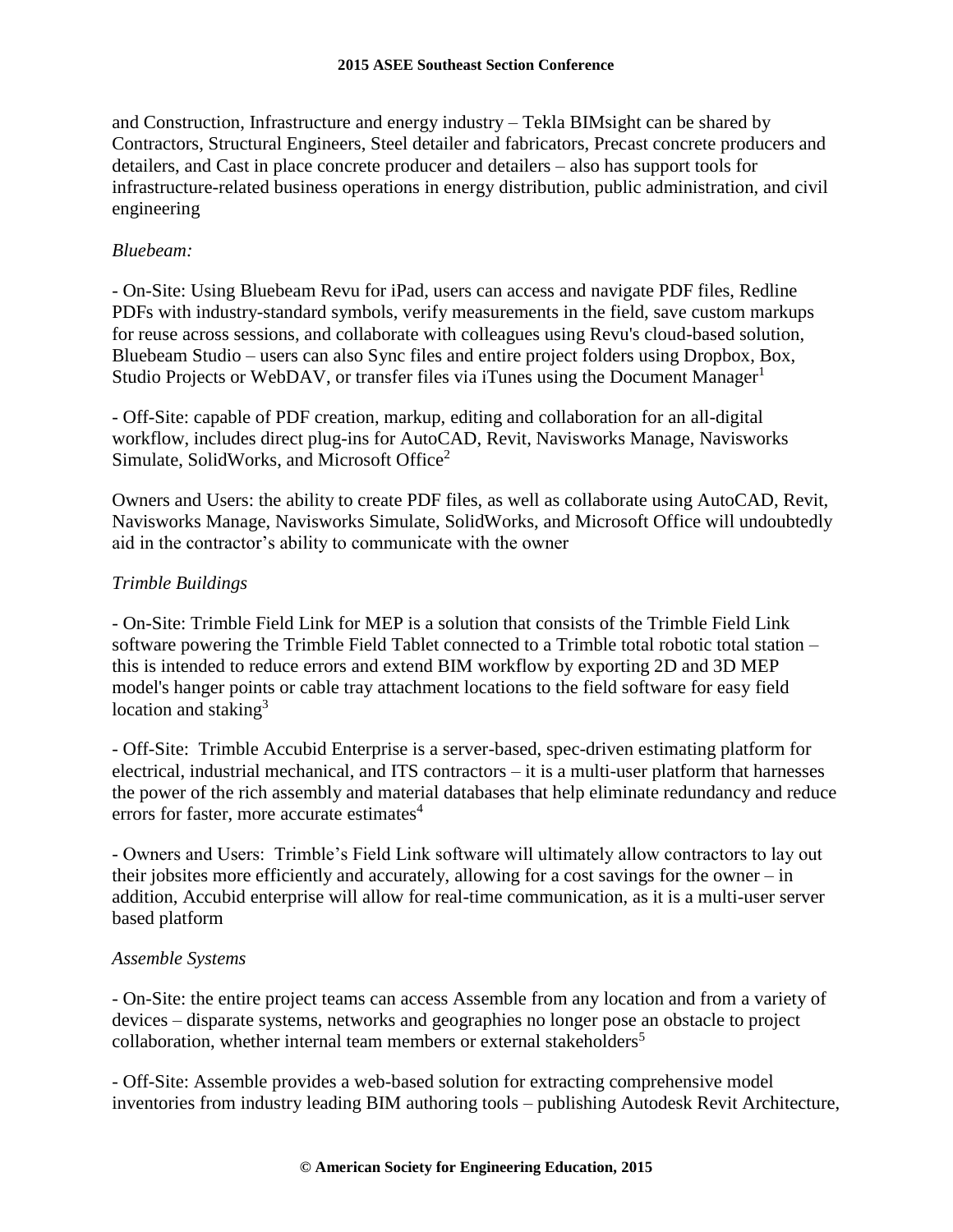Revit MEP, Revit Structure, AutoCAD Architecture and AutoCAD MEP models to Assemble will produce comprehensive project inventories<sup>6</sup>

- Owners and Users: Assemble recognizes geometric properties, including customer parameters that have been defined within  $Revit<sup>7</sup> - this$  allows the General Contractor to give each product an individual consideration

## *GTeam (Gehry Technologies)*

- On-Site: GTeam is a web-based software that increases team productivity by making project files available from anywhere - allowing everyone on the team to participate, including architects, consultants, engineers, subcontractors, fabricators, engineers, designers and others – regardless of location<sup>8</sup>

- Off-Site: GTeam gives a historical view of file changes, making auditing easier and faster – this allows for greater transparency, insight, and accountability by centralizing all project team communication, reducing scattered information in email, FTP, various computers and multiple offices; GTeam also automatically converts 3D files (Revit, AutoCAD, Digital Project, Rhino, SketchUp, etc.) to a common format so it reduces the time spent changing 3D files to other formats<sup>9</sup>

- Owners and Users: GTeam (is becoming Trimble Connect) allows owners to centralize the BIM data of all digital assets, reduce costly change orders that impact project delivery, help all members of the building process use the most relevant data, audit and report on all past and present project data and activity, and manage legacy BIM data without CAD tools $^{10}$ 

# *Graphisoft*

- On-Site: Graphisoft's BIMx provides a 3D environment to use full BIM models on mobile devices – BIMx hyper-models are models published in the new BIMx model format containing the full scope of project; the 2D layouts are hyperlinked to the 3D model based on the ArchiCAD  $markers<sup>11</sup>$ 

- Off-Site: ArchiCAD 18 provides a BIM based documentation workflow – aiming to simplify the modeling and documentation of buildings even, regardless of the level of detail; ArchiCAD's also has an Energy Evaluation engine to support multiple thermal blocks, allowing users to evaluate designs with standard compliant technology<sup>12</sup>

- Owners and Users: ArchiCAD 18 runs on both Microsoft Windows and Mac OS X 64-bit operating systems<sup>13</sup>, which allows for greater versatility for both owners and users and helps ensure that all parties will be able to effectively communicate using this tool – Graphisoft has also made an effort towards commitment to expanding the possibilities available to the architect, through background processing support, optimized scaling of multiple-core CPUs, and improved central graphics unit performance

# *Sparkframe*

- On-Site: Sparkframe employs a Revit Add-In for Autodesk Revit 2013 and 2014versions: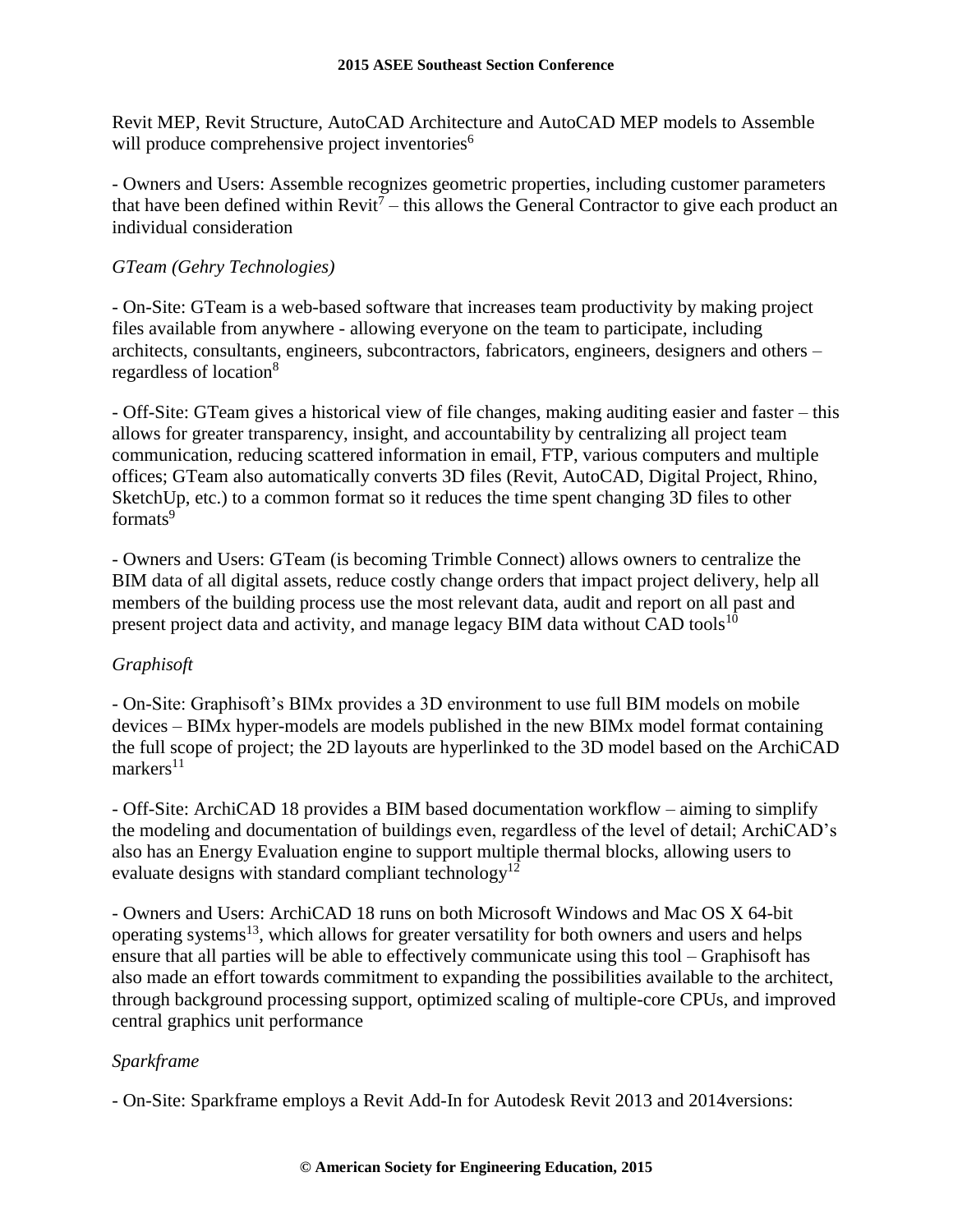Architecture, Structure, MEP and comprehensive versions, which enables users to converse, manage tasks, record screenshots, and make markups on Revit elements – since Sparkframe is a cloud service, conversations will be held in real-time, and BIM element-specific tasks can be managed from any web-connected device, such as mobile phones and tablet computers<sup>14</sup>

- Off-Site: Sparkframe sells it product as the best of BIM and email – whereas email may reference a model in words, Sparkframe references the model and elements themselves<sup>15</sup>; this allows for your BIM related communication to live together in one cloud application

- Owners and Users: since there is no Revit installation needed to read and take part in conversations<sup>16</sup>, this application minimizes risk for the owners, who may be timid about making a large investment in Revit

## *Synchro*

- On-Site: Synchro Cloud allows project teams to work through any computer or mobile tablet worldwide with high speed efficiency, allowing for access to a highly distributed, full-featured platform at a fraction of the cost of traditional in-house corporate IT infrastructure – in addition; Synchro utilizes US military-grade security, support and service<sup>17</sup>

- Off-Site: Synchro Professional is a 4D visual project management software that provides competitive advantage through 4D/5D BIM software built on the Critical Path Method (CPM) engine – this provides the ability to evaluate approaches and to optimize the project plan using real time 4D visual animation and video production on their computer, before they ever go to the  $site<sup>18</sup>$ 

- Owners and Users: Synchro Software's 4D technology facilitates the linking of 3D CAD design models to the associated tasks of a CPM schedule allowing users to create project simulations that identify and resolve dynamic time-space clashes and that optimize project performance – this allows owners to ensure they receive their finished product on time and in an efficient manner

## *Oracle Enterprises*

- On-Site: Primavera P6 Enterprise Project Portfolio Management (Primavera P6 EPPM) gives the project team anytime, anywhere access to their project information through web-based user interfaces – team members can update statuses by using any of the three P6 Team Member interfaces that accommodate their line of work, including the P6 Team Member for iPhone application, P6 Team Member Web (tablet), and an email statusing option<sup>19</sup>

- Off-Site: Primavera P6 EPPM enables users to plan, schedule, and control large-scale projects by balancing resources, allocate resources, monitor and visualize project performance, create an environment for team collaboration, and integrate with financial and human capital management systems $^{20}$ 

- Owners and Users: the ability of Primavera P6 EPPM to help the user choose the right projects for his or her organization is made possible through its integration with financial and human capital management systems – this is a key advantage of Oracle's Primavera software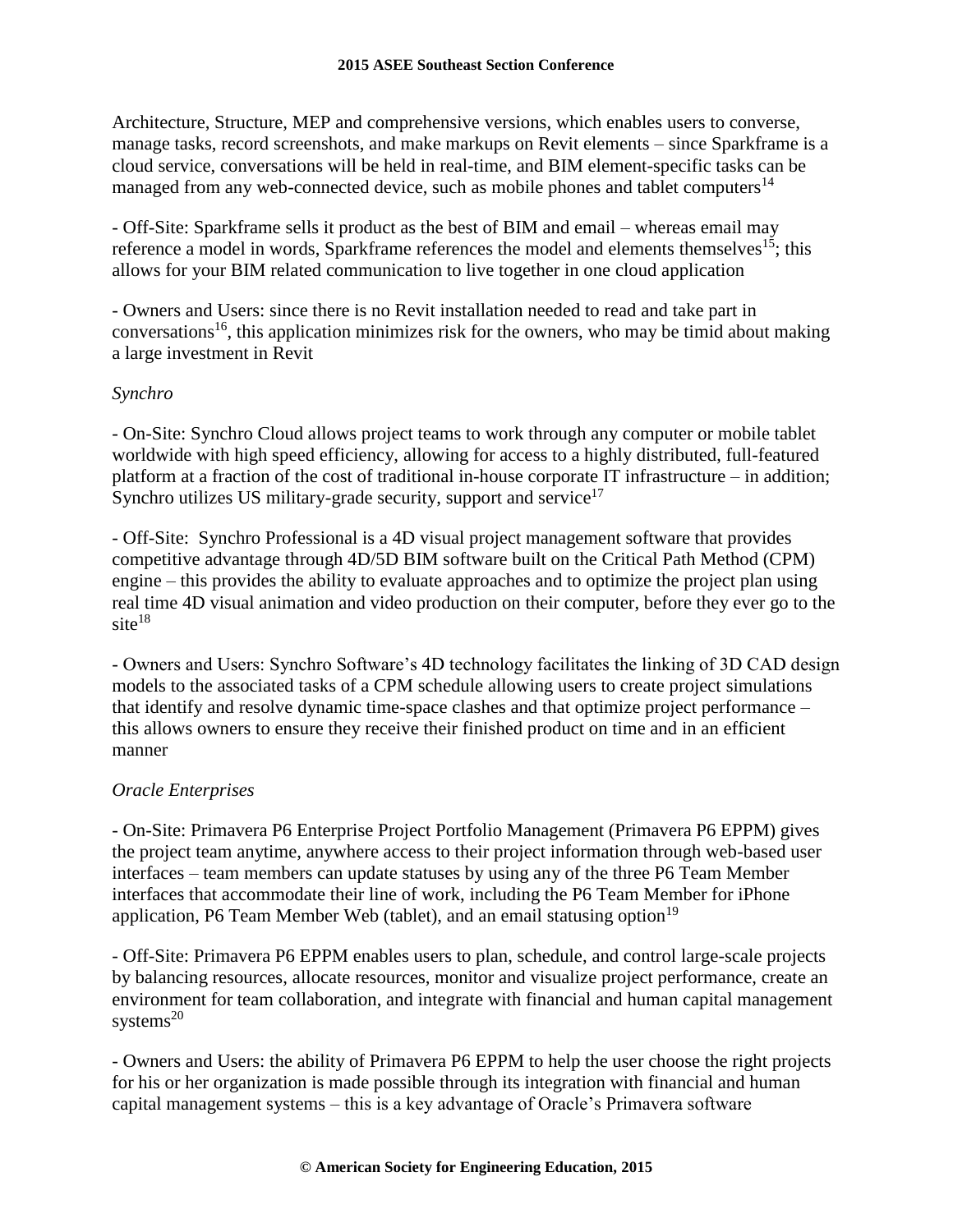#### *Sage*

- On-Site: Sage's Time Mobile application allows users to submit employee time worked quickly, log the number and type of hours worked, and link the time to a job cost code via iPhone or Android Smartphone<sup>21</sup>

- Off-Site: Sage Estimating solutions give multiple takeoff options, industry-specific pricing databases, and integration with Job Cost, so you can create and set up jobs from estimates; once the job is won, all the estimators need to do is approve the estimate, and the job is automatically created for cost to budget comparisons<sup>22</sup>

- Owners and Users: Sage 300 Trade Specialty (formerly Sage Timberline Enterprise) is designed to address the complexities of the service and specialty industry, and allows users to utilize a single data entry point and track important details, such as accounting, work orders, and inventory<sup>23</sup> - this enables users and owners to more effectively monitor and maintain the health of their organization

### **The Advantages of Using Progressive Digital Tools**

Once at the jobsite, the superintendent does not have to return to the office to update the process or report an issue; everything can be done immediately with an internet capable device. The superintendent can use a checklist for work tasks and a punch list for tracking issues, or receive/create a note on the plan, regardless of whether the superintendent is in the office or at the site. With these software packages in use, the sub-contractors, general contractor, engineers, architects, or owner can save time on meetings and updating processes. With the interactive feature of a mobile device, any party in a project is allowed to get immediate updates from the other party, and can quickly reply back to solve the problem. The owner can easily stay updated with either general or detailed project statuses by simply accessing the project database with the account that is provided. The accessibility will help the company stay ahead of the issues that may arise, and easily manage multiple projects. Furthermore, owners will have more control in what they are investing in.

### **Mobile BIM and Productivity**

There are many factors that affect productivity; for example: the labor quality, the labor's working behavior, location, technologies, management of labor and resources, are some common key factors that directly impact the productivity rate on the jobsite. With these factors in mind, technology is one of the most important keys to unlocking the door to a unique solution in the construction industry, enabling users to take an idea and transform it to a completed project. We have already seen changes of a similar capacity by eliminating the use of old fashion, hand drawn plans, to using PDF files or Computer-aided design (CAD) models, completely changing the way people interact and communicate during a construction project.

Over the years, software companies have developed more and more specialized software that greatly improves the productivity and profitability of the construction industry. Building Information Modeling (BIM), a digital representation of physical and functional characteristics of a facility<sup>24</sup> was first implemented under the Virtual Building concept by Graphisoft's ArchiCAD in its debut in  $1987^{25}$ , and has gradually been accepted by construction companies,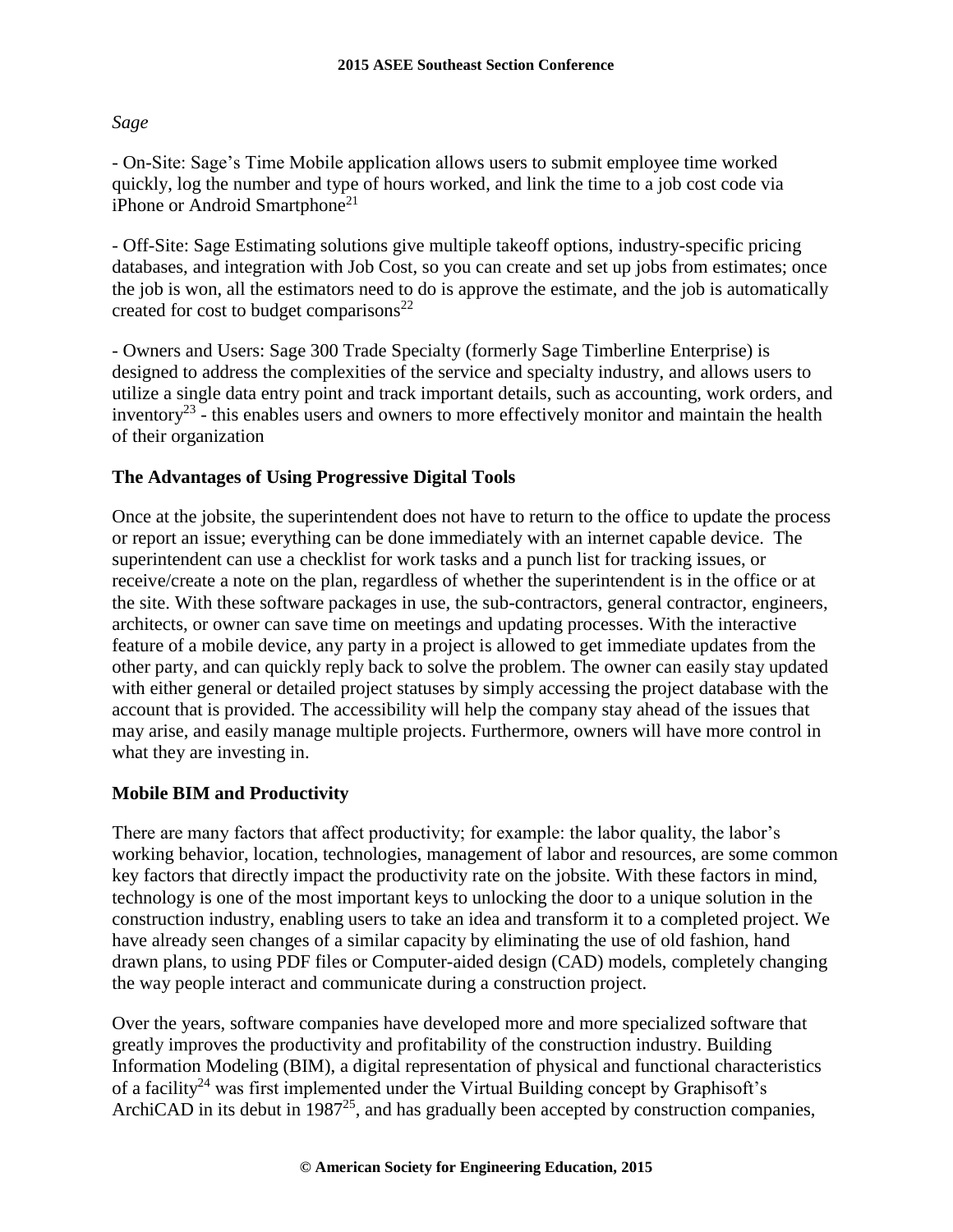leading to a diverse selection BIM tools on the market.

At the breakthrough of mobile technologies, business managers successfully turned their phones into a powerful device that enables them to maintain their work despite their location, and due to these technologies, they are able to improve their productivity.

According to CNN, 88% of all U.S. adults now own a cell phone and 46% of all American adults now use smartphones<sup>26</sup>. This means that the majority of the workforce owns a smartphone. This has created a huge market, especially in the construction industry. In fact, there are some companies who have started to develop software that can run on smartphones or other mobile device such as tablets. This software utilizes the advantage of mobility, as it is clear that having a mobile device capable of performing tasks such as accessing email and modifying plans and schedules will greatly improve the productivity.

In recent years, BIM software has widely been used in average to large construction firms, but with the limitation that these software are most likely used in the office. Today, a smartphone with Internet capability can easily send and receive email from anywhere, so real time communication with the office is no longer difficult. Major players in the software development industry have already jumped in this section of the construction industry, as they have developed a variety of applications that can be used on mobile devices such as the iPhone, iPad, and Android tablets. These applications give people at the jobsite the ability to stay up to date with any changes from the office.

Some flagship companies of this segment such as Trimble, www.trimble.com, and Autodesk BIM360, www.autodeskbim360.com, have already brought BIM to the jobsite through the development of mobile BIM applications. The purpose of these applications is to bind everything into one unique project, where anyone who is working on the project can easily communicate with each other. With an effective way to communicate, the workflow will be smoother and people can make more effective decisions based on accurate information, minimizing errors, reducing the time and cost from inaccurate information, greatly improving productivity, and bringing greater success to the project.

## **Prevalent Applications**

The following are some of the applications that have been developed by major software names in the construction industry:

*Autodesk:*

- AutoCAD 360 (formerly AutoCAD WS, for iOS and Android):
	- o Allows users to view, edit, and share DWG files with anyone, anywhere
	- o AutoCAD WS mobile app enables users to work with AutoCAD drawings directly on their iPad, iPhone, or iPod touch.
	- o Users can accurately annotate and revise drawings while they are in the field, in meetings, or out of the office
	- o Allows users to work with local versions of their designs when they don't have an Internet connection, and easily open DWG, DWF, and DXF files received as email attachments directly on their device
- Autodesk 360 (iOS):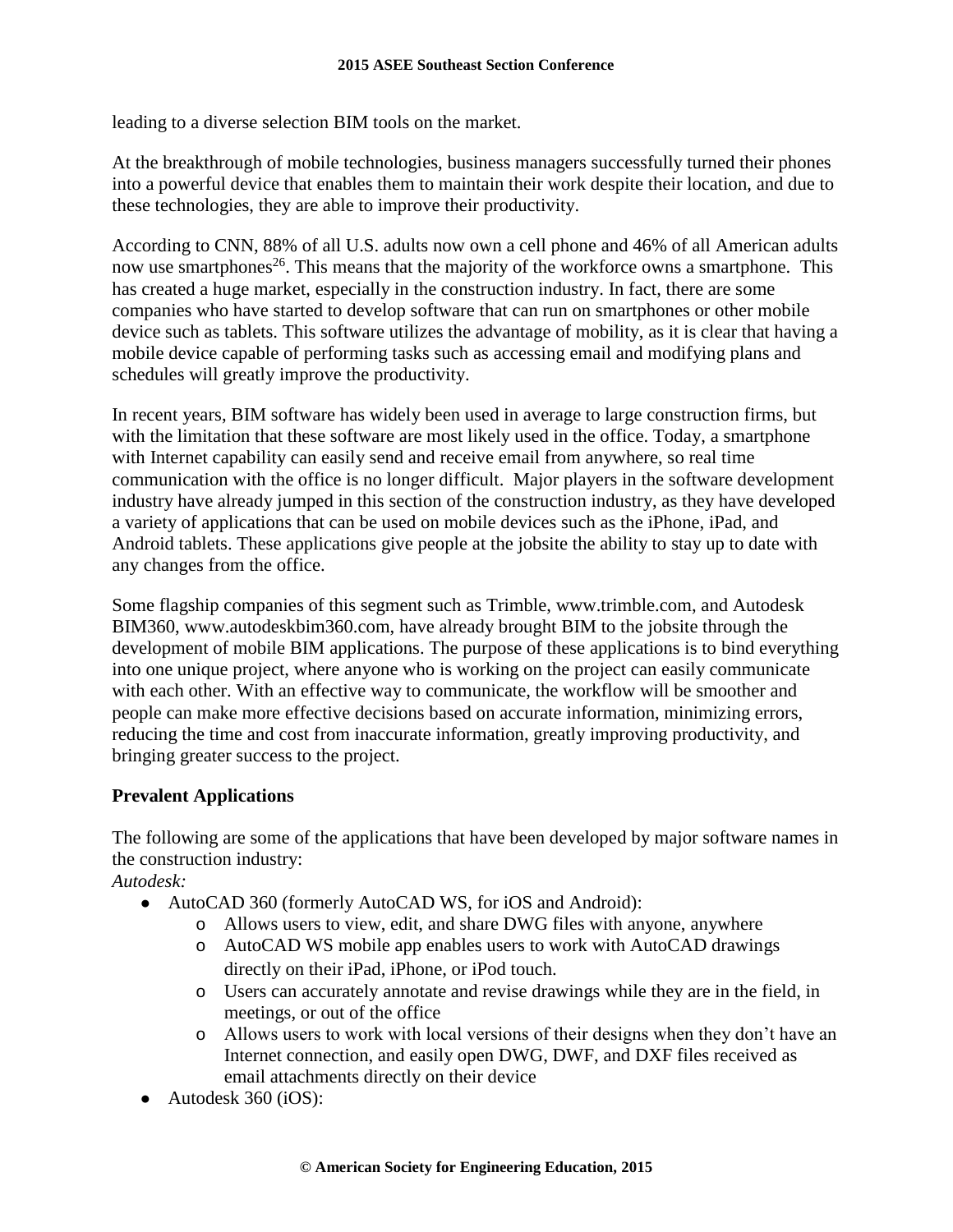- o Allows users to expedite the design review process by viewing and redlining design files while in the field or out of the office
- o Autodesk 360 mobile app enables users to review Autodesk 2D, 3D, Revit, and Naviswork design files directly on an iPad, iPhone, or iPod touch
- o View and mark up drawings on location
- o Users can open and view 2D and 3D DWF files from their Autodesk Cloud documents account
- o View metadata and other details about elements within the technical drawings
- o Users can use simple redlining and intuitive markup tools to communicate changes, or add text and comments using familiar callouts
- Autodesk Buzzsaw mobile ( $iOS + Android)$ :
	- o Securely access Architecture, Engineering, and Construction (AEC) project designs and documents from anywhere
	- o View Autodesk Revit and Navisworks models and metadata about elements in the designs,
	- o View 2D and 3D DWF files, and view standard office documents and images
	- o Upload project photos directly to the Buzzsaw cloud
- Autodesk Bluestreak mobile:
	- o Let users of Project Bluestreak from Autodesk Labs easily collaborate with their Architecture, Engineering and Construction (AEC) project teams from anywhere
	- o On the job site or at a client meeting, Bluestreak delivers the latest team communications and automated notifications from Autodesk design applications and web services
	- o Communicate with your project team in real-time, view and send messages that are automatically shared with your project team, access contact information for all team members

# *Autodesk BIM 360 Field:*

- (Vela Systems):
	- o Provided the construction industry's first "all in one" iPad construction application, including a document library, photos, reports, equipment lists and status, checklists for QA/QC, Safety and Commissioning and issue creation/sign off for tracking any issues (including work-to-complete or punch list issues), while walking in the field
- *BIM 360 Glue:* 
	- o Cloud-based BIM coordination service that provides virtually anytime, anywhere access to connected project information. BIM 360 Glue is used for construction visualization to perform multidisciplinary collaboration and coordination review cycles faster, while making construction layout tasks more efficient.
	- o Provides BIM accessible to all involved on the project and streamline project review workflows
	- o Create confidence in planning results by using powerful clash detection tools that take advantage of Navisworks software for construction project management
	- o Supports immersive mobile experience and offers the possibility to navigate through saved views, measure distances, and access intelligent object properties

## *Bentley:*

• ProjectWise: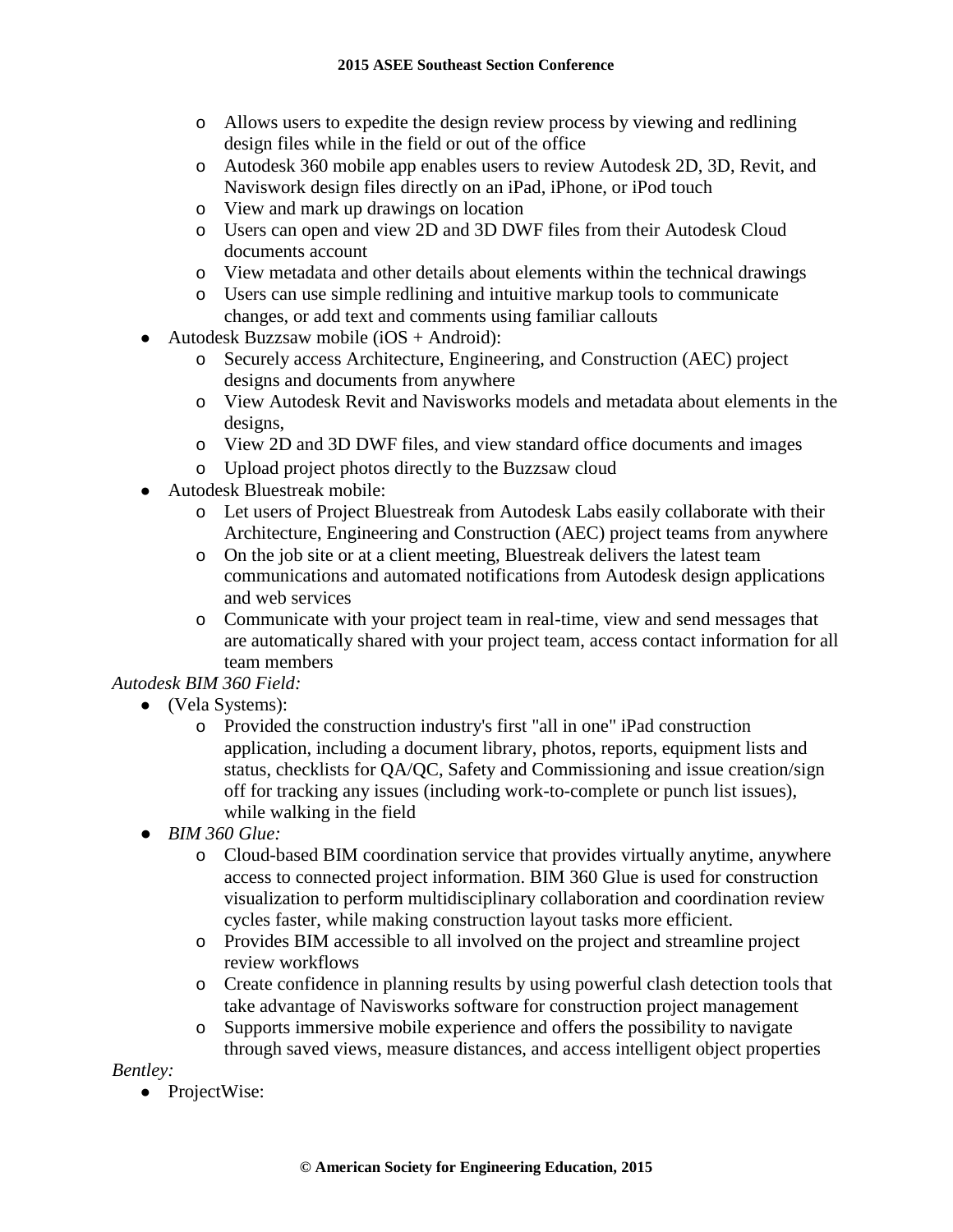- o A system of servers and services for engineering team collaboration and work sharing that helps teams manage project information to improve quality, reduce rework, and meet project deadlines
- o Create secure work packages from documents stored in ProjectWise, then send the packages to the iPad for use at a construction site or other remote location
- o Share files with other applications that offer advanced editing features, such as Apple's iAnnotate for PDFs and Apple's Keynote for PowerPoints to annotate documents
- o Export return package to ProjectWise Explorer on your desktop to synchronize for review
- o Directly access your ProjectWise database and documents from the iPad with ProjectWise Explorer Mobile
- Navigator (V8i):
	- o Bentley Navigator for the iPad lets you navigate, view, and mark up 3D models for design review and coordination as well as safety inspections
	- o Uniquely provides panoramic navigation in an immersive environment for true "hands-on" reviews – with this innovative capability, you can navigate models by simply moving your iPad as though it were a "window into the model"
	- o The iPad's motion sensors and touch screens also give you fast and easy access to object properties such as the thickness of a pipe, its color, or its pressure rating
	- o Any annotations made on your iPad can then be merged with the models on desktop software

### *Tekla:*

- Tekla BIMsight (on Windows tablets)
	- o One platform for all project members for live collaboration, combining models from different disciplines into a single project model
	- o Avoid conflicts on-site by running automated clash detection and is capable of sharing and communication issues and other valuable information instantly
	- o Similar to a discussion board where the project team member can leave note to a posted problem (have to download from email) and share it through email or dropbox (integrated feature)
- Tekla Field3D (iPads and iPhones)
	- o It allows any user to load 3D models via email or open files from the web or from your favorite file-share program on iOS
	- o It is considered the high-performance IFC & BIM 3D tool for iOS. It does open very large models (over 2 GB) and has many useful and easy functions to view and extract 3D model information. Works fluently on both iPad and iPhone.
	- o With Tekla Field3D even stakeholders without desktop BIM software can combine and view 3D models. It is the only IFC-viewer for iOS that allows you to view and share 3D models anywhere

## **Conclusions and Recommendation for Curriculum Integration**

On a jobsite, if the workers have access to the information relevant to their role and the task they are performing at the point of activity, they have the opportunity to dramatically improve their efficiency and productivity. Moreover, location-based technologies and services can be used to identify the worker, their location on site and work packages. This information, which is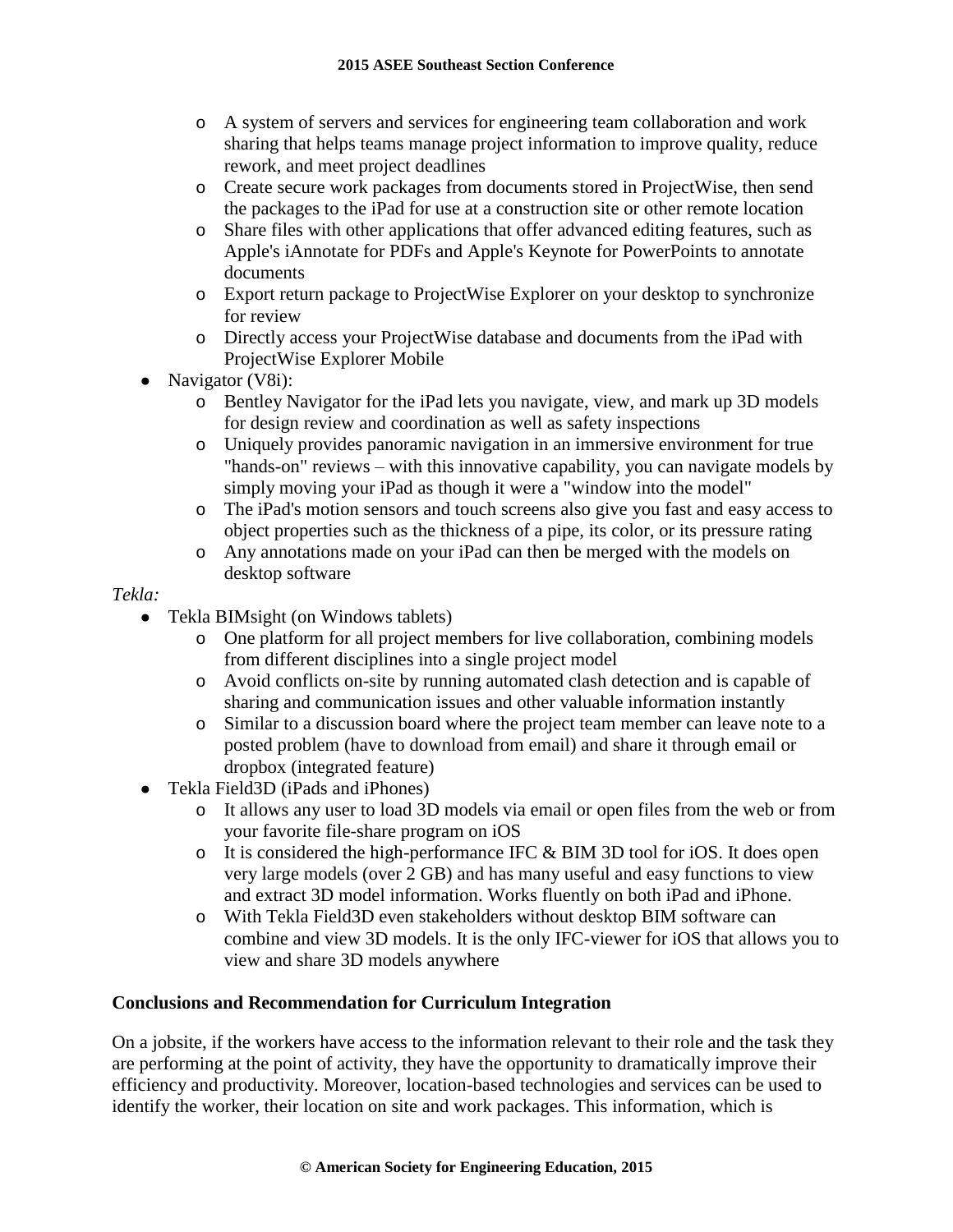available both online and offline, can ensure workflows continue seamlessly, through mobile BIM technologies. Using a consolidated information resource like mobile technology, BIM can be extended from the original design through on-site construction to on-site maintenance and facility management. The technology can improve all information including drawings, specifications and methods of construction, activity sequence flow, commissioning requirements, environmental assessments, and supply chain logistical information. Therefore, companies in the construction industry are embracing more mobile BIM technologies and applications to improve their operational productivity.

Despite the string of different experts from design through architecture, engineering, construction and facilities management, the building projects must be approached from the start as one project with one plan — successively enriched and refined by each participant. This is getting back to the most valuable resource in a company setting - people: training everyone to understand the project lifecycle and the information transmission required to make the process more efficient and productive.

Project integration must be supportive, combinatory and non-competitive, a major cultural shift that will require new skills from every project manager and every other manager or superintendent who is involved in projects. In other words, training must spread beyond the traditional project management expert groups. BIM-enhanced project management training should start in undergraduate education and should be now a core learning and assessment need; not only must it cover BIM theory and the use of BIM software tools and applications, but it must come from industry experts with deep knowledge and recognition of BIM dynamics and mobile technology applications. Optimizing the planning and control of construction projects is the key to promote success. Mobile applications nowadays are increasingly addressing the planning and control of projects. Construction companies cannot afford to continue without a clear project management software platform strategy. The role of standardized, shareable information about project plan milestones, dependencies, resourcing and scheduling is as essential as the exchange of visualization and 3D models. This information should be transferred more to the level of the superintendents and crew leaders on site. Project scheduling and estimating software and its mobile applications may be a BIM fundamental. In order to keep pace with the coming revolution in information exchange, it is essential to choose a solution that has a tried and tested industry, likewise the construction industry.

Even if BIM-ready, relying on a software solution alone will not be sufficient. To embrace mobile BIM practices the implementation of software solutions must be accompanied by process transformation, backed up by a BIM education curriculum in all universities, ideally connected to the specific tools and integrated in the construction management and civil engineering existing curricula. This way, focusing on practical BIM training can be done early for the future workforce and the new generation of project managers will have the opportunity to acquire a valuable skill-set to confront the project challenges of tomorrow.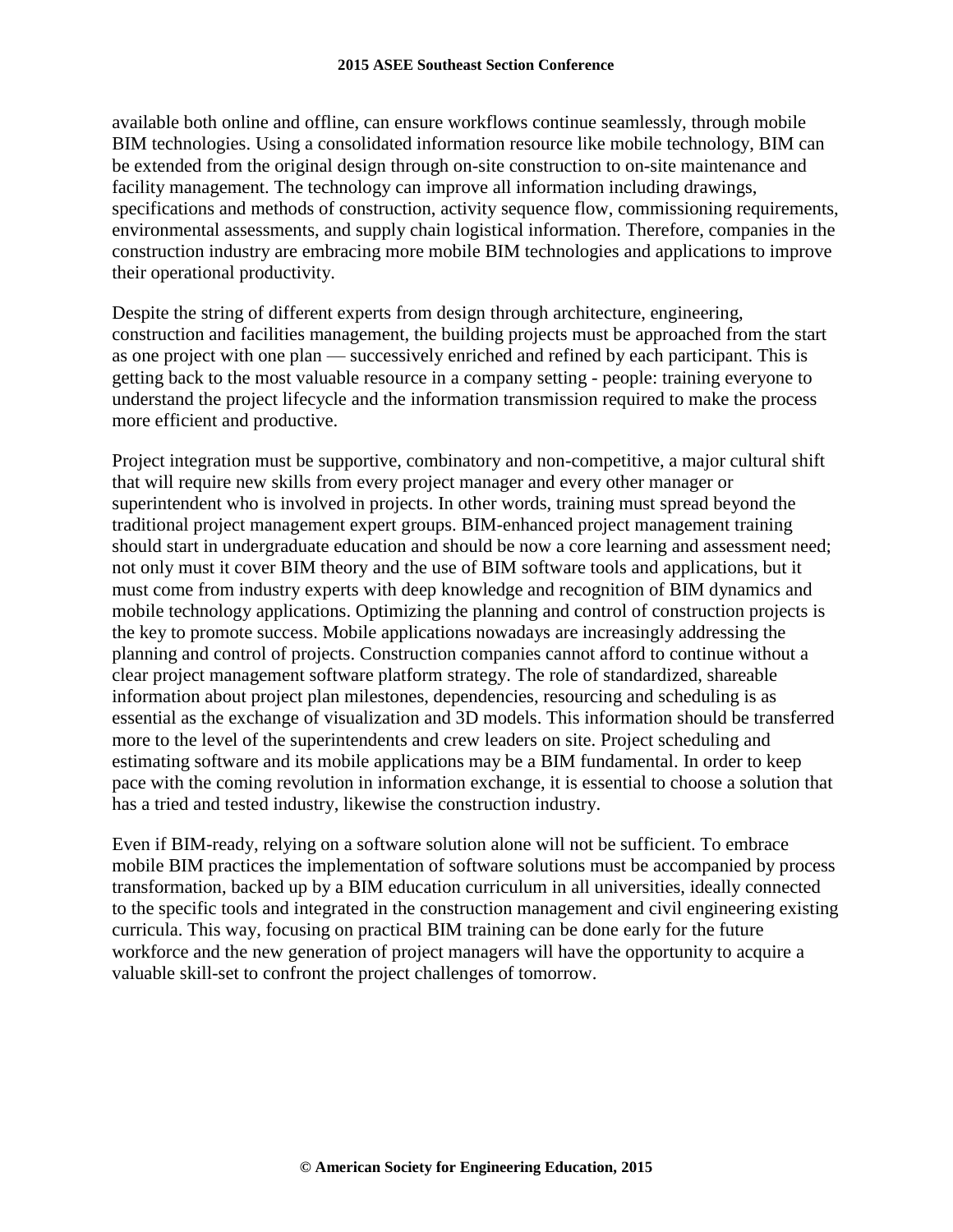#### **2015 ASEE Southeast Section Conference**

#### **References**

Revu, "Revu iPad Bluebeam", [<http://www.bluebeam.com/us/products/revu/ipad.asp>](http://www.bluebeam.com/us/products/revu/ipad.asp) (Dec. 1, 2014)

<sup>2</sup> Revu, "Edit, Markup & Collaborate on PDFs on Blubeam", < [http://www.bluebeam.com/us/products/revu/>](http://www.bluebeam.com/us/products/revu/) (Dec. 1, 2014)

<sup>3</sup> Trimble, "Trimble Field Link for MEP", [<http://mep.trimble.com/products/trimble-field-solutions/trimble-field](http://mep.trimble.com/products/trimble-field-solutions/trimble-field-link)[link>](http://mep.trimble.com/products/trimble-field-solutions/trimble-field-link) (Dec. 2, 2014)

<sup>4</sup> Trimble, "Trimble Accubid Enterprise Estimating", < [http://mep.trimble.com/products/estimating/trimble-accubid](http://mep.trimble.com/products/estimating/trimble-accubid-enterprise-estimating)[enterprise-estimating>](http://mep.trimble.com/products/estimating/trimble-accubid-enterprise-estimating) (Dec.2, 2014)

<sup>5</sup> Assemble Systems, "Share BIM Data", < [http://assemblesystems.com/product/share/>](http://assemblesystems.com/product/share/) (Dec. 1, 2014)

<sup>6</sup> Assemble Systems, "BIM Solution" [<http://assemblesystems.com/product/>](http://assemblesystems.com/product/) (Dec. 1, 2014)

<sup>7</sup> Assemble Systems, "Manage BIM data" [<http://assemblesystems.com/product/manage>](http://assemblesystems.com/product/manage) (Dec. 1, 2014)

<sup>8</sup> GTeam "Features" [<http://www.gteam.com/#features>](http://www.gteam.com/#features) (Dec. 2, 2014)

 $9$  GTeam "Industry" [<http://www.gteam.com/#industry>](http://www.gteam.com/#industry) (Dec. 2, 2014)

<sup>10</sup> Trimble Connect, "Welcome to Trimble Connect" [<http://connect.trimble.com/>](http://connect.trimble.com/) (Dec. 2, 2014)

<sup>11</sup> Graphisoft, "Download BIMx and BIMx Docs: The mobile app for exploring BIM on handheld Devices" [<http://www.graphisoft.com/bimx/>](http://www.graphisoft.com/bimx/) (Dec. 1, 2014)

<sup>12</sup> Graphisoft - ArchiCAD "ArchiCAD 18 Brochure" [<http://download.graphisoft.com/ftp/marketing/ac18/pdf/ArchiCAD18\\_Brochure.pdf>](http://download.graphisoft.com/ftp/marketing/ac18/pdf/ArchiCAD18_Brochure.pdf) (Dec. 3, 2014)

<sup>13</sup> Graphisoft – ArchiCAD, "ArchCAD 18 Flyer"[<http://download.graphisoft.com/ftp/marketing/ac18/pdf/ArchiCAD18\\_Flyer.pdf>](http://download.graphisoft.com/ftp/marketing/ac18/pdf/ArchiCAD18_Flyer.pdf) (Dec. 3, 2014)

<sup>14</sup> Sparkframe, "Spark your BIM talk" [<https://sparkframe.com/>](https://sparkframe.com/) (Dec. 3, 2014)

<sup>15</sup> Sparkframe, "Frequently Asked Questions" [<https://sparkframe.com/faq>](https://sparkframe.com/faq) (Dec. 3, 2014)

<sup>16</sup> Sparkframe, "About Sparkframe – Getting started through Registering" [<https://sparkframe.com/about>](https://sparkframe.com/about) (Dec. 3, 2014)

<sup>17</sup> SynchroPro, "SychroPro Products and features" [<http://synchroltd.com/products/>](http://synchroltd.com/products/) (Dec. 2, 2014)

<sup>18</sup> SynchroPro, "SynchroPro" [<https://synchroltd.com/synchro-pro/>](https://synchroltd.com/synchro-pro/) (Dec. 2, 2014)

<sup>19</sup> Oracle, "Primavera P6 Enterprise Project Portfolio Management – Data Sheet"  $\langle$ http://www.oracle.com/us/products/applications/primavera/primavera-p6-r8-data-sheet-193061.pdf> (Dec. 3, 2014)

<sup>20</sup> Oracle, "Primavera P6 Enterprise Project Portfolio Management – Overview"  $\langle$ http://www.oracle.com/us/products/applications/primavera/p6-enterprise-project-portfolio[management/overview/index.html>](http://www.oracle.com/us/products/applications/primavera/p6-enterprise-project-portfolio-management/overview/index.html) (Dec. 3, 2014)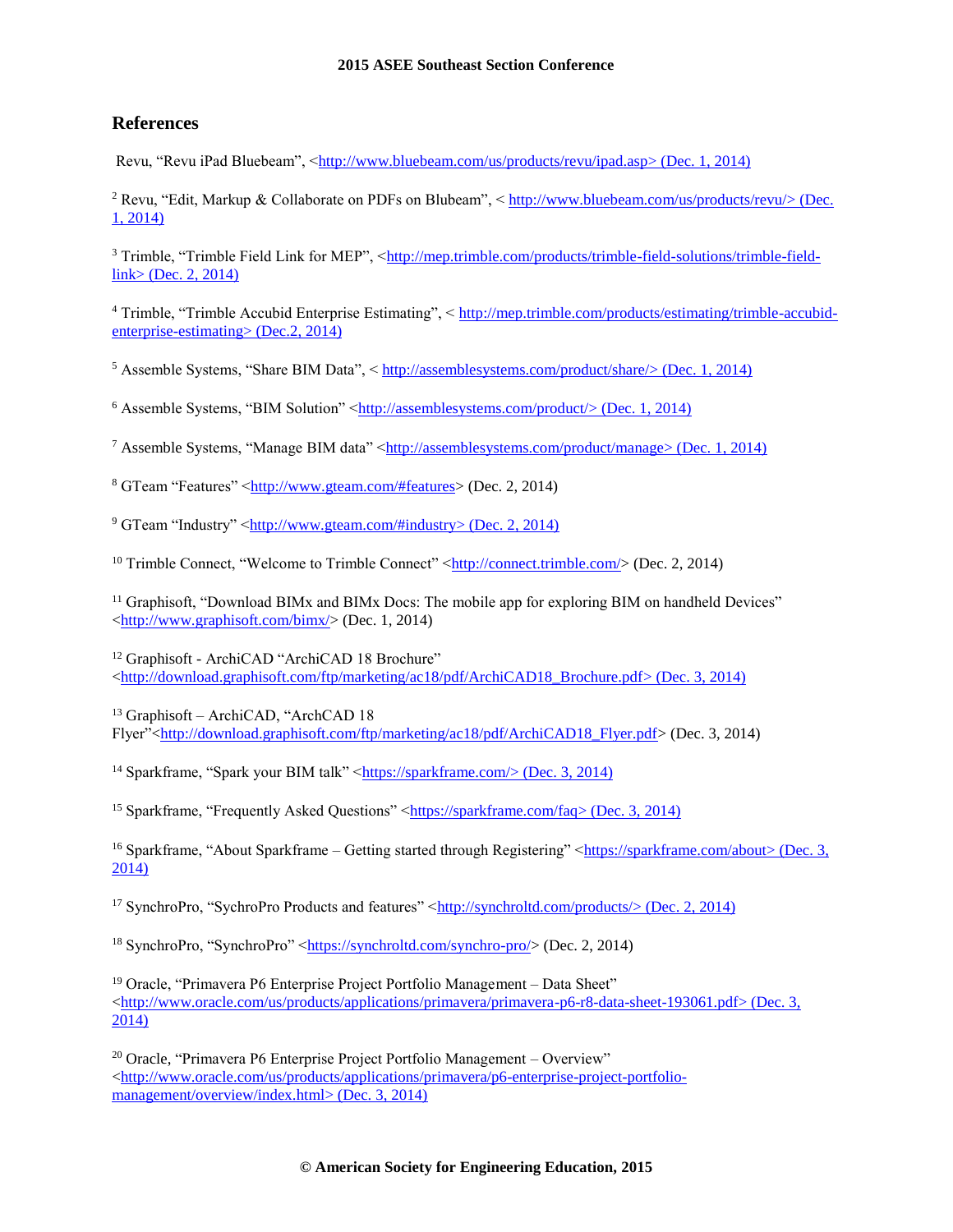<sup>21</sup> SAGE, "SAGE – Construction Anywhere – US" [<http://na.sage.com/us/sage-construction-and-real-estate/sage](http://na.sage.com/us/sage-construction-and-real-estate/sage-construction-anywhere)[construction-anywhere>](http://na.sage.com/us/sage-construction-and-real-estate/sage-construction-anywhere) (Dec. 4, 2014)

 $22$  SAGE, "SAGE – 300 Trade Specialty Contractor – Brochure"  $\langle$ http://na.sage.com/~//~/media/site/Sage%20300%20Trade%20Specialty/documents/pdf-product-info/Sage-300-[Trade-Specialty-Product-Brochure\\_web.pdf>](http://na.sage.com/~/~/media/site/Sage%20300%20Trade%20Specialty/documents/pdf-product-info/Sage-300-Trade-Specialty-Product-Brochure_web.pdf) (Dec. 4, 2014)

<sup>23</sup> SAGE, "Sage Construction & Real-Estate" [<http://na.sage.com/us/sage-construction-and-real-estate/sage-300](http://na.sage.com/us/sage-construction-and-real-estate/sage-300-trade-specialty) [trade-specialty>](http://na.sage.com/us/sage-construction-and-real-estate/sage-300-trade-specialty) (Dec. 4, 2014)

<sup>24</sup> National Institute of Building Sciences, "National Building Information Model Standard Project Committee -About the Building SMART alliance"  $\langle \frac{\text{http://www.nibs.org/page=bsa} \text{ about}}{\text{2014}} \rangle$ 

<sup>25</sup> Wiki, "Origins of BIM", [<http://en.wikipedia.org/wiki/Building\\_information\\_modeling>](http://en.wikipedia.org/wiki/Building_information_modeling) (Dec. 1, 2014)

<sup>26</sup> Amy Gahran (CNN), "Survey says most U.S. Cell phone owners have smart phones; so what?"  $\text{thtp://articles.cnn.com/2012-03-02/tech/tech}$  mobile\_smartphones-majority-pew-gahran\_1\_smartphone-cell[phone-android-phone?\\_s=PM:TECH>](http://articles.cnn.com/2012-03-02/tech/tech_mobile_smartphones-majority-pew-gahran_1_smartphone-cell-phone-android-phone?_s=PM:TECH) (Dec. 1, 2014)

### **Marcel Maghiar, Ph.D., A.M. ASCE**

Dr. Marcel Maghiar is an Assistant Professor at Georgia Southern University in the Civil Engineering and Construction Management department. He is teaching a variety of classes faceto-face and online, including BIM for construction management and the Senior Project class, all with components of software and technology applications usage. His research experiences include development of technology ontology for construction estimating. Another research efforts are geared toward integrating field-level construction knowledge in Building Information Models and productivity improvements by advancing digital technologies to the crew level on the construction sites.

### **David Witt, BSCM**

David conducted research under Dr. Marcel Maghiar while achieving his undergraduate degree in Construction Management at Georgia Southern University during 2013 and 2014. He studied the most current software of BIM and mobile technologies and their applications. He is originally from Kennesaw, GA and he currently has the honor to serve as a Second Lieutenant Army Engineer Officer at Joint Base Lewis-McChord. He also received a minor in Business and Military Science. He commissioned into the Army as a Distinguished Military Graduate (top 20% of Cadets in the nation). In the future he plans to work for the Corps of Engineers.

#### **Dylan John, CM senior**

Dylan John is a senior international student from Sri Lanka, currently seeking a Bachelor's Degree in Construction Management at Georgia Southern University. He is a Teaching Assistant in the Department of Civil Engineering and Construction Management, serves as a student leader in the University Construction Management Guild and is the lead student in initiating the establishment of a CMAA chapter at Georgia Southern. Dylan has a deep interest in Building Information Modeling Technology and hopes to be an active promoter for the use of BIM and